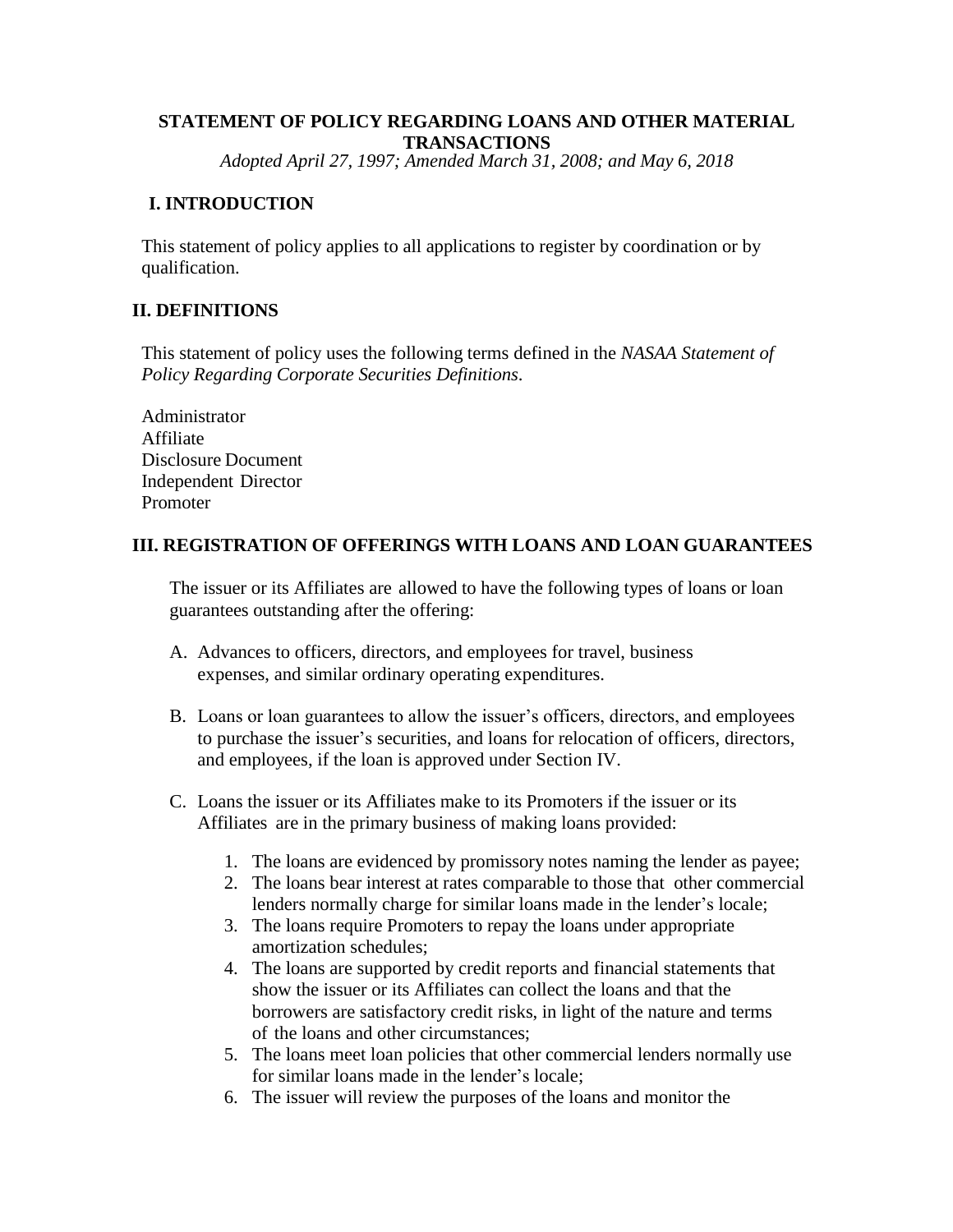disbursements of proceeds in a manner that other commercial lenders normally use for similar loans made in the lender's locale;

- 7. The loans will not violate the requirements of any banking or other financial institution's regulatory authority; and
- 8. The loans contain default provisions comparable to those other commercial lenders normally use for similar loans made in the lender's locale.

D. Loans to Promoters that exist at the time of the application for registration must be repaid by Promoters in full:

- 1. From the proceeds of the offering, if a portion of the offering is made on behalf of a Promoter;
- 2. Before the offering; or
- 3. After the offering using appropriate amortization schedules, if the Administrator permits.

E. The Administrator may deny the offer or sale of securities if loans or loan guarantees not allowed by this Section will be outstanding after the offering.

#### **IV INDEPENDENT DIRECTORS**

- A. Any future loans or other material affiliated transaction between the issuer or its Affiliates and its Promoters must be approved by a majority of the issuer's Independent Directors that do not have an interest in the transaction.
- B. If the issuer has only two Independent Directors on its board of directors, both Independent Directors must be disinterested in and approve loans and other material affiliated transactions.
- C. A majority of the issuer's Independent Directors that do not have an interest in the transaction must approve any loan or other material affiliated transaction involving its Promoters.

#### **V. REGISTRATION OF OFFERINGS WITH MATERIAL TRANSACTIONS WITH PROMOTERS**

The following types of affiliated transactions are allowed:

A. A material transaction approved in accordance with Section IV, if the Disclosure Document discloses the terms of the transactions and indicates whether the terms are as favorable to the issuer or its Affiliates as those generally available from unaffiliated third parties.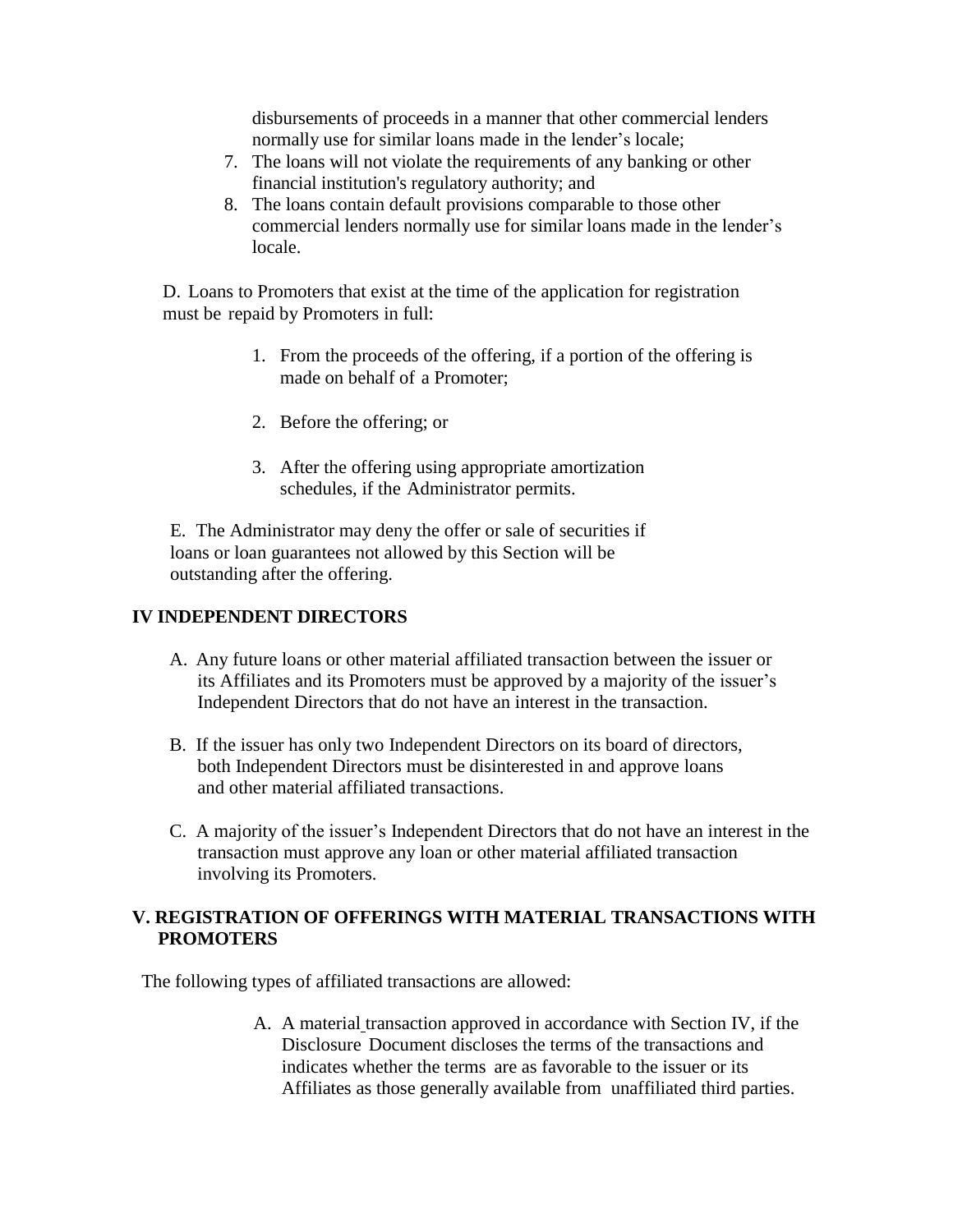- B. A transaction entered into at a time when the issuer had less than two disinterested Independent Directors, if the Disclosure Document:
	- 1. Discloses the terms of the transactions;
	- 2. Indicates whether the terms are as favorable to the issuer or its Affiliates as those generally available from unaffiliated third parties; and
	- 3. Discloses that the issuer lacked sufficient disinterested Independent Directors to approve the transaction.
- C. The Administrator may deny the offer or sale of securities if the issuer or its Affiliates have engaged in any material transactions with Promoters that are not allowed by this Section.

# **VI. DISCLOSURE DOCUMENT REQUIREMENTS**

A. The Disclosure Document must disclose whether:

- 1. The issuer or its Affiliates have engaged or will engage in material transactions with Promoters and the relevant terms and conditions; and
- 2. The issuer or its Affiliates have made or will make loans to Promoters, or have made or will make loan guarantees on behalf of Promoters, and the relevant terms and conditions.
- B. If the issuer or its Affiliates have engaged in loans and other material transactions with Promoters, or if the issuer or its Affiliates are not prohibited under their organizational documents or operating agreements from entering into such transactions, the Administrator may require the Disclosure Document to contain the following:
	- 1. A statement that the issuer or its Affiliates will make all future material affiliated transactions and enter into all future loans on terms that are no less favorable to the issuer than those that can be obtained from unaffiliated third parties;
	- 2. A representation that the issuer will appoint at least two Independent Directors on its board of directors to approve any future material transactions and loans and any forgiveness of loans in accordance with Section IV prior to engaging in such transactions;
	- 3. A statement that the issuer's officers and directors will: a. Consider their due diligence and assure that there is a